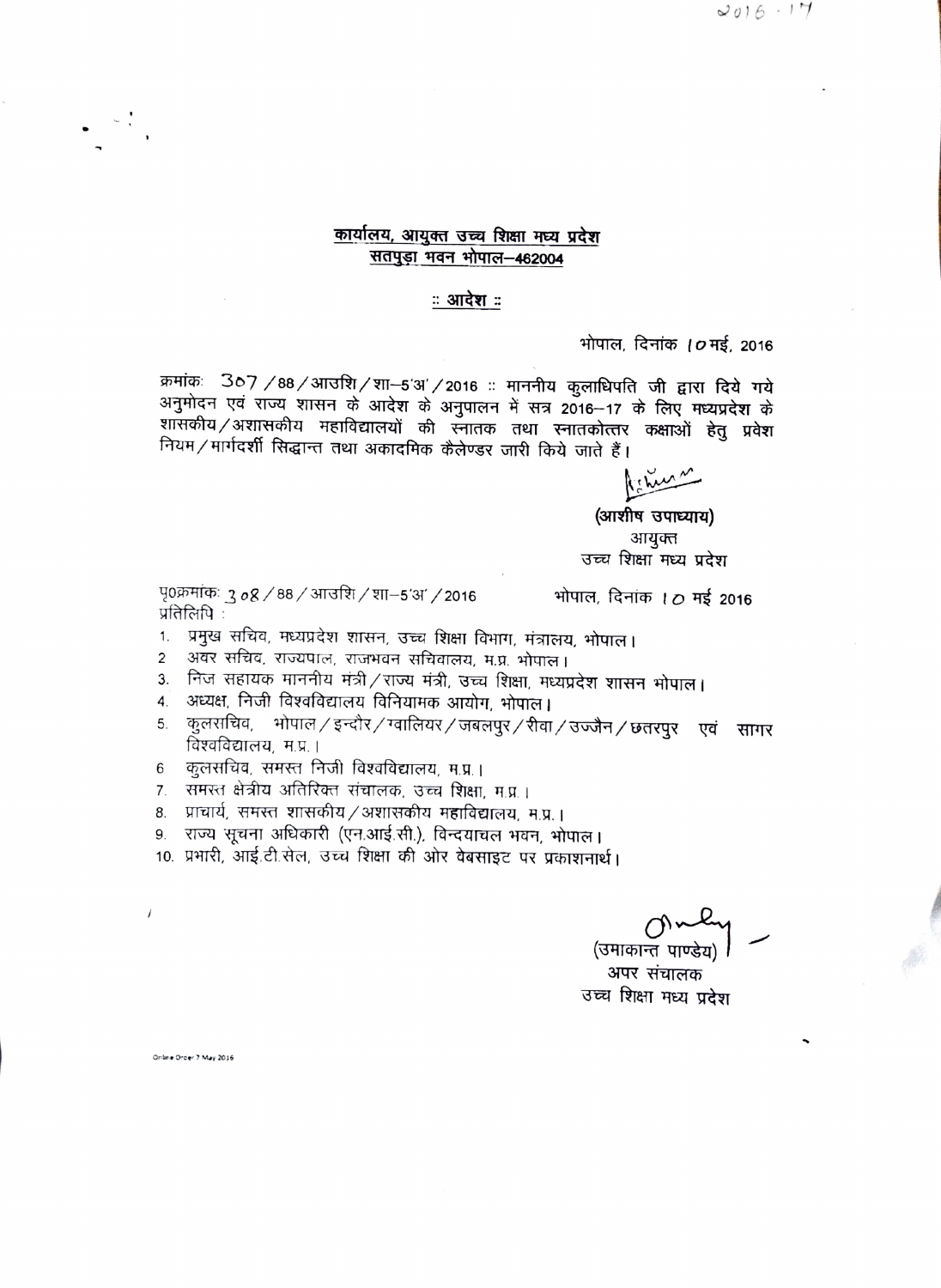#### अकादमिक कैलेंडर सत्र 2016-17

#### (समस्त कक्षाओं के लिए प्रभावशील)

| अकादमिक कार्य                                             | प्रथम/तृतीय/पंचम सेमेस्टर                           | द्वितीय/चतुर्थ/षष्ठ सेमेस्टर                  |
|-----------------------------------------------------------|-----------------------------------------------------|-----------------------------------------------|
| आरंभिक <b>कक्षाएं / शून्य</b><br>कक्षाएं / स्वाट विश्लेषण | 01 जुलाई से 13 जुलाई 2016<br>(10 कार्य दिवस)        | 02 जनवरी 2017<br>(01 कार्य दिवस)              |
|                                                           |                                                     |                                               |
| शैक्षणिक एवं सतत् समग्र मूल्यांकन<br>कार्य                | 14 जुलाई से 07 नवम्बर, 2016<br>(90 कार्य दिवस)      | 03 जनवरी से 25 अप्रैल 2017<br>(90 कार्य दिवस) |
| सी.सी. ई. कार्य                                           | सितम्बर चतुर्थ <b>सप्ताह</b>                        | मार्च द्वितीय सप्ताह                          |
| परीक्षा पूर्व तैयारी अवकाश                                | 08 नवम्बर से 14 नवम्बर 2016<br>(कुल <b>o7 दिवस)</b> | 26 अप्रैल से 27 अप्रैल 2017<br>(कुल 02 दिवस)  |
| प्रायोगिक परीक्षाएँ                                       | 15 अक्टूबर से 07 नवम्बर 2016 के मध्य                | 25 मार्च से 25 अप्रैल 2017 के मध्य            |
| (स्नातक एवं स्नातकोत्तर कक्षाए)                           |                                                     |                                               |
| सेमेस्टर एवं एटीकेटी परीक्षा                              | 15 नवम्बर से 21 दिसम्बर 2016                        | 28 अप्रैल से 26 मई 2017                       |
| परीक्षा परिणामों की घोषणा                                 | 31 दिसम्बर 2016 तक                                  | 15 जून 2017 तक                                |
| सेमेस्टर अंतराल (ब्रेक)                                   | 22 दिसम्बर से 31 दिसम्बर 2016                       | 27 मई से 30 जून 2017                          |
| विद्यार्थियों के लिए                                      | $(10$ दिवस)                                         | $(35$ दिवस $)$                                |
| सेमेस्टर अंतराल (ब्रेक)                                   | 22 दिसम्बर से 31 दिसम्बर 2016                       | 27 मई से 15 जून 2017                          |
| शिक्षकों के लिए *                                         | $(10$ दिवस $)$ *                                    | (20 दिवस) *                                   |

• छात्रसंघ गठन

∶ अगस्त ∕ सितम्बर − 2016

- खेलकूद / युवा उत्सव / अन्य गतिविधियाँ (एक सप्ताह) : माह अक्टूबर 2016
- दीपावली अवकाश
- वार्षिकोत्सव / पुरस्कार वितरण एवं वार्षिक पत्रिका का प्रकाशन एवं विमोचन

: 28 अक्टूबर से 01 नवम्बर 2016 तक

- ः फरवरी अंतिम सप्ताह / मार्च प्रथम सप्ताह,
	- 2017 (अधिकतम 04 दिवस)

टीप :-

- अपरिहार्य कारणवश शैक्षणिक कार्य निर्धारित मानक दिवसों से कम होने की दशा में, महाविद्यालय/विवि स्तर पर  $(1)$ शैक्षणिक कालखण्डों की अवधि में आवश्यकतानुसार वृद्धि कर शैक्षणिक दिवसों की पूर्ति की जाये ताकि अकादमिक कैलेण्डर का पालन समयानुसार सुनिश्चित किया जा सके।
- स्नातक एवं स्नातकोत्तर प्रथम सेमेस्टर के अतिरिक्त अन्य सभी कक्षाओं में प्रवेश हेतु मार्गदर्शी सिद्धांत (2016-17)  $(2)$ में उल्लिखित प्रवेश नवीनीकरण प्रक्रिया को अपनाते हुए शैक्षणिक कार्य प्रारंभ करना सुनिश्चित किया जाये ।
- सेमेस्टर अंतराल (ब्रेक) के दिवसों में एनएसएस / एनसीसी शिविरों के आयोजन को प्राथमिकता प्रदान की जावे  $(3)$ ताकि कार्य दिवसों का मानक लक्ष्य यथावत बना रहे। सक्षम अनुमति प्राप्त कर अकादमिक पर्यटन/टूर/ सेमीनार/कार्यशाला/संगोष्ठी/प्रशिक्षण कार्यक्रम भी इसी दौरान आयोजित किये जाये ।
- स्नेह सम्मेलन वार्षिकोत्सव, पुरस्कार वितरण एवं वार्षिक–पत्रिका का प्रकाशन तथा विमोचन 09 मार्च 2017 के पूर्व  $(4)$ कर लिया जाये ।
	- \* महाविद्यालय के प्राचार्य द्वारा सेमेस्टर अंतराल में आवश्यकतानुसार शिक्षकों को रोका जा सकेगा।